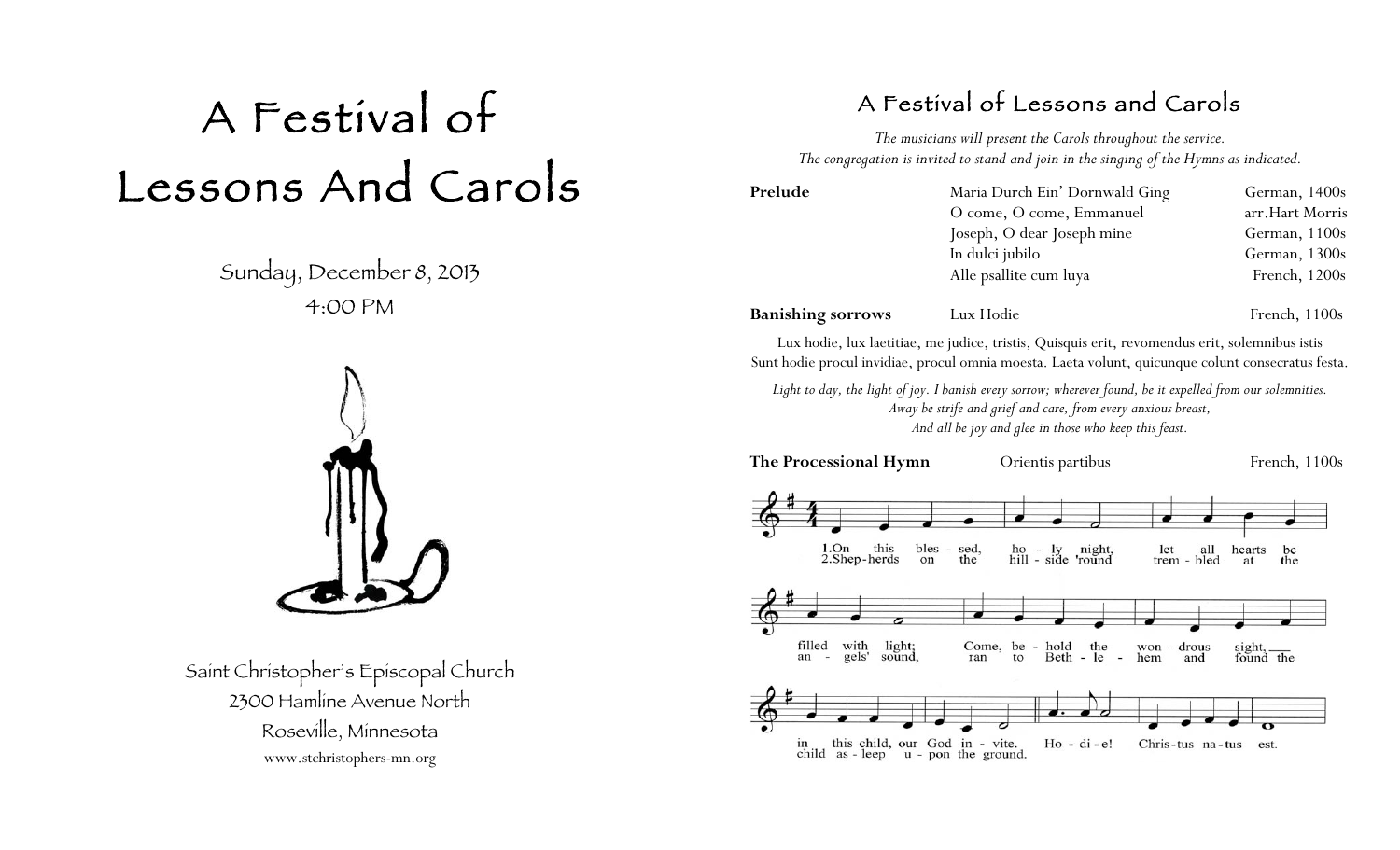

|      |                              |              |                          |                | The rent of heven that we not mysse.                          |               |            |                 |                                                                                                 |  |
|------|------------------------------|--------------|--------------------------|----------------|---------------------------------------------------------------|---------------|------------|-----------------|-------------------------------------------------------------------------------------------------|--|
|      |                              |              |                          |                | Glory to Thee always, and joy! May God guide us to his grace, |               |            |                 |                                                                                                 |  |
|      |                              |              |                          |                | so that we shall not lose the reward of heaven.               |               |            |                 |                                                                                                 |  |
|      |                              |              | <b>The Second Lesson</b> |                |                                                               |               |            |                 | Genesis 22:15-18                                                                                |  |
|      |                              |              |                          |                |                                                               |               |            |                 | God promises to faithful Abraham that in his seed shall all the nations of the earth be blessed |  |
| Hymn |                              |              |                          |                | Creator of the stars of night                                 |               |            |                 | Conditor alme siderum                                                                           |  |
|      |                              |              |                          |                |                                                               |               |            |                 | arr. Guillaume Dufay (1397-1474)                                                                |  |
|      |                              |              |                          |                |                                                               |               |            |                 | Please sing verses 1 & 3, the choir will sing verses 2 & 4. All join together on verse 5.       |  |
|      |                              |              |                          |                |                                                               |               |            |                 |                                                                                                 |  |
|      |                              |              |                          |                |                                                               |               |            |                 |                                                                                                 |  |
|      |                              |              |                          |                |                                                               |               |            |                 |                                                                                                 |  |
|      | ı                            | Cre          | $\mathbf a$              | tor            | of                                                            | the           | stars      | of              | night,                                                                                          |  |
|      | 2                            | In           | sor                      | row            | that                                                          | the           | an         | cient<br>toward | curse                                                                                           |  |
|      | 4                            | 3 When<br>At | this<br>your             | old<br>great   | world<br>Name,                                                | drew<br>О     | on<br>Je   | sus,            | night,<br>now                                                                                   |  |
|      | 5                            | Come         | in                       | your           | ho                                                            | ly            | might,     | we              | pray,                                                                                           |  |
|      |                              |              |                          |                |                                                               |               |            |                 |                                                                                                 |  |
|      |                              |              |                          |                |                                                               |               |            |                 |                                                                                                 |  |
|      | ı                            | your         | peo                      | ple's          | ev                                                            | er            | last       | ing             | light,                                                                                          |  |
|      | $\overline{2}$               | should       | doom                     | to             | death                                                         | a             | u          | ni              | verse,                                                                                          |  |
|      | 3                            | you          | came;                    | but            | not                                                           | in            | splen      | dor             | bright,                                                                                         |  |
|      | 4                            | all          | knees                    | must           | bend,                                                         | all           | hearts     | must            | bow:                                                                                            |  |
|      | 5                            | re           | deem                     | us             | for                                                           | e             | ter        | nal             | day;                                                                                            |  |
|      |                              |              |                          |                |                                                               |               |            |                 |                                                                                                 |  |
|      |                              |              |                          |                |                                                               |               |            |                 |                                                                                                 |  |
|      | ı                            | О            | Christ,                  | Re             | deem                                                          | er            | of         | us              | all,                                                                                            |  |
|      | 2                            | you          | came,                    | О              | Sa                                                            | vior,         | to<br>but  | set<br>the      | free<br>child                                                                                   |  |
|      | $\overline{\mathbf{3}}$<br>4 | not<br>all   | as<br>things             | a<br>on        | mon<br>earth                                                  | arch,<br>with | one        | ac              | cord,                                                                                           |  |
|      | 5                            | de           | fend                     | us             | while                                                         | we            | dwell      | be              | low                                                                                             |  |
|      |                              |              |                          |                |                                                               |               |            |                 |                                                                                                 |  |
|      |                              |              |                          | $\blacksquare$ |                                                               |               |            |                 | ଵ                                                                                               |  |
|      |                              |              |                          |                |                                                               |               |            |                 |                                                                                                 |  |
|      | ı<br>2                       | we<br>your   | pray<br>own              | you<br>in      | hear<br>glo                                                   | us<br>rious   | when<br>li | we<br>ber       | call.<br>ty.                                                                                    |  |
|      | 3                            | of           | Ma                       | гу,            | blame<br>٠                                                    | less          | mo         | ther            | mild.                                                                                           |  |
|      | 4                            | like         | those                    | in             | heaven,                                                       | shall         | call       | you             | Lord.                                                                                           |  |
|      | 5                            | from         | all                      | as             | saults                                                        | of            | our        | dread           | foe.                                                                                            |  |

Gloria tibi ay and blysse: God unto his grace he us wysse,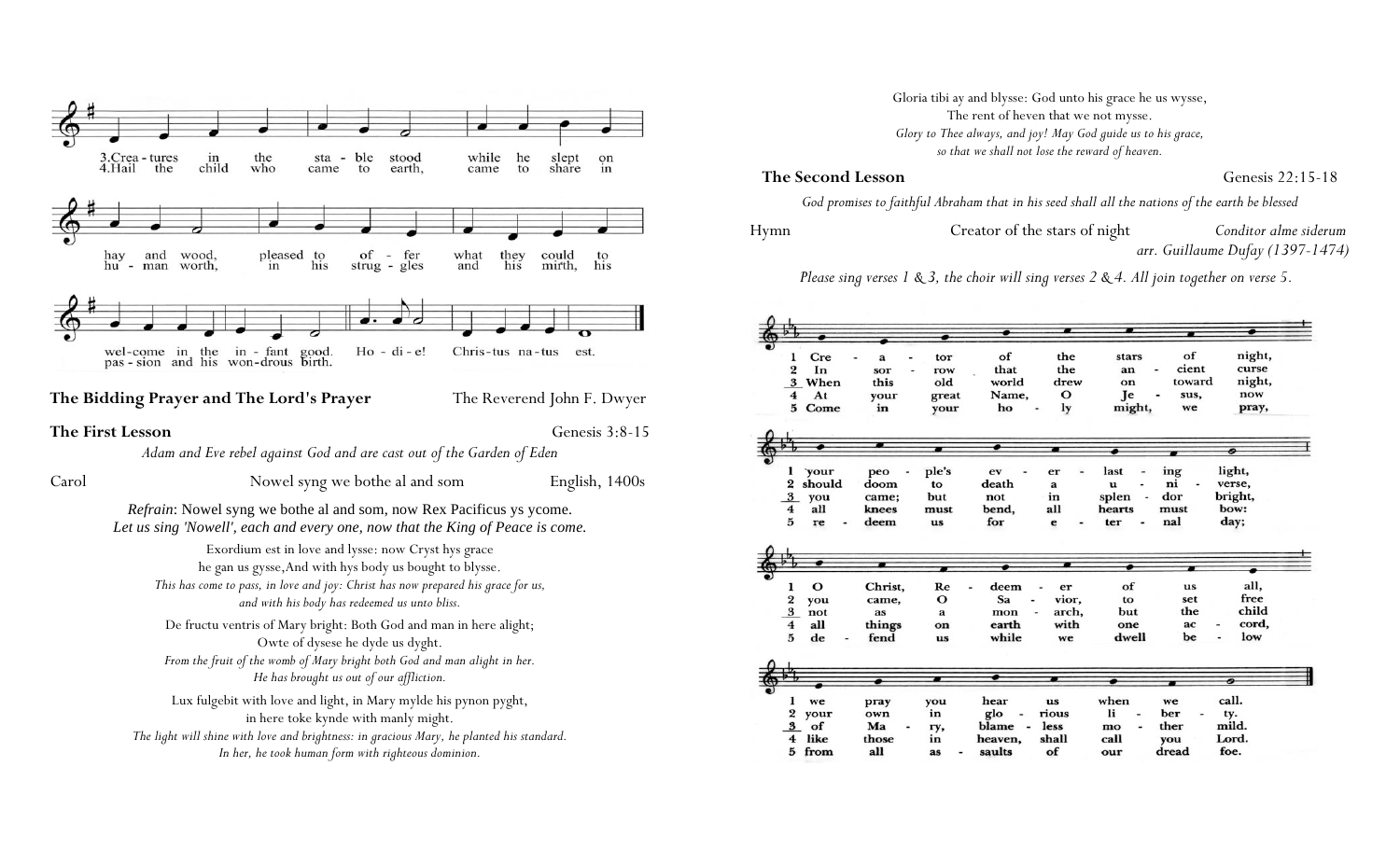|       | <b>The Third Lesson</b>                                                                                                                                                                                                                          | Isaiah $9:2, 6-7$                                       |
|-------|--------------------------------------------------------------------------------------------------------------------------------------------------------------------------------------------------------------------------------------------------|---------------------------------------------------------|
|       | The prophet foretells the coming of the Savior                                                                                                                                                                                                   |                                                         |
| Hymn  | O come, O come, Emmanuel                                                                                                                                                                                                                         | Veni, veni, Emmanuel<br>c. 800s                         |
|       |                                                                                                                                                                                                                                                  |                                                         |
|       |                                                                                                                                                                                                                                                  |                                                         |
|       | el,<br>O come, O<br>come, Em - man<br>u<br>O come, thou Day - spring from<br>on<br>O come, De - sire<br>tions, bind<br>of<br>na                                                                                                                  | and ran - som<br>high, and cheer us<br>in<br>the<br>one |
|       |                                                                                                                                                                                                                                                  |                                                         |
|       | $lone - ly$<br>Is<br>- el,<br>that mourns in<br>cap - tive<br>ra                                                                                                                                                                                 | ile<br>ex                                               |
| by    | the gloom $-y$<br>ing nigh;<br>dis - perse<br>draw<br>thy<br>thou<br>sad<br>man-kind;<br>bid<br>all<br>our<br>hearts of                                                                                                                          | of<br>clouds<br>sions<br>di - vi                        |
|       |                                                                                                                                                                                                                                                  |                                                         |
|       | God<br>here un - til<br>the Son<br>of<br>ap - pear.<br>to flight.<br>night, and death's dark shad-ow<br>put<br>of Peace.<br>thy - self our<br>King<br>cease, and be                                                                              | Re-joice! Re-joice!                                     |
|       |                                                                                                                                                                                                                                                  |                                                         |
|       |                                                                                                                                                                                                                                                  |                                                         |
|       | shall come to thee, O<br>Is<br>u - el<br>Em - man                                                                                                                                                                                                | ra - el!                                                |
|       | The Fourth Lesson                                                                                                                                                                                                                                | Isaiah 11:1-9                                           |
|       | The peace that Christ will bring is foreshown                                                                                                                                                                                                    |                                                         |
| Carol | Ther is no rose of swych vertu                                                                                                                                                                                                                   | English, $c.1420$                                       |
|       | Refrain: Ther is no rose of swych vertu as is the rose that bare Jhesu. Alleluya.                                                                                                                                                                |                                                         |
|       | By that rose we may weel see that he is God in personys thre, <i>Pari forma</i> .<br>The aungelys sungyn the shepherdes to: 'Gloria in excelsis Deo'. Gaudeamus.<br>Leve we all this wordly merthe, and folwe we this joyful berthe; Transeamus. |                                                         |

| . r |  |
|-----|--|

#### Edi beo thu hevene quene English, 1200s

Edi beo thu, hevene quene, folkes froure and engles blis, moder unwemmed and maiden clene, Swich in world non other nis. on thee hit is wel eth sene, of all wimmen thu havest thet pris; Mi swete levedi, her mi bene and reu of me yif thi wille is.

*Blessed be you, heaven's queen, people's comfort and angel's bliss, mother immaculate and maiden pure, such in world no other is. In you it is easily seen, of all women you have the prize; my sweet lady, hear my prayer and have pity on me if you will.*

> Moder ful of thewes heende, maide dreigh and wel itaugh, ch am in thi luvebeende and to thee is al mi draught. Thu me schild ye from the feend, as thu art free and wilt and maught, and help me to mi lives eend and make with thi sune saught.

*Mother, full of gracious virtues, maiden patient and well-taught. I am in the bonds of Thy love, and everything draws me to Thee. Wouldst Thou shield me from the fiend, as Thou art noble, willing and able; help me to my life's end and reconcile me with Thy son.*

| The Fifth Lesson |                                                                            | Luke 1:26-38   |
|------------------|----------------------------------------------------------------------------|----------------|
|                  | The angel Gabriel salutes the Blessed Virgin Mary                          |                |
| Carol            | Cuncti simus                                                               | Spanish, 1300s |
|                  | Cuncti simus concimentes : Ave Maria.                                      |                |
|                  | Virgo sola existente en affuit angelus, Gabriel est appellatus atque       |                |
|                  | missus celitus, Clara facieque dixit : Ave Maria.                          |                |
|                  | Let us all sing together: Hail Mary.                                       |                |
|                  | When the Virgin was alone, lo, an angel appeared, Gabriel was his name and |                |

*he was sent from Heaven. With a shining face he said: Hail Mary.*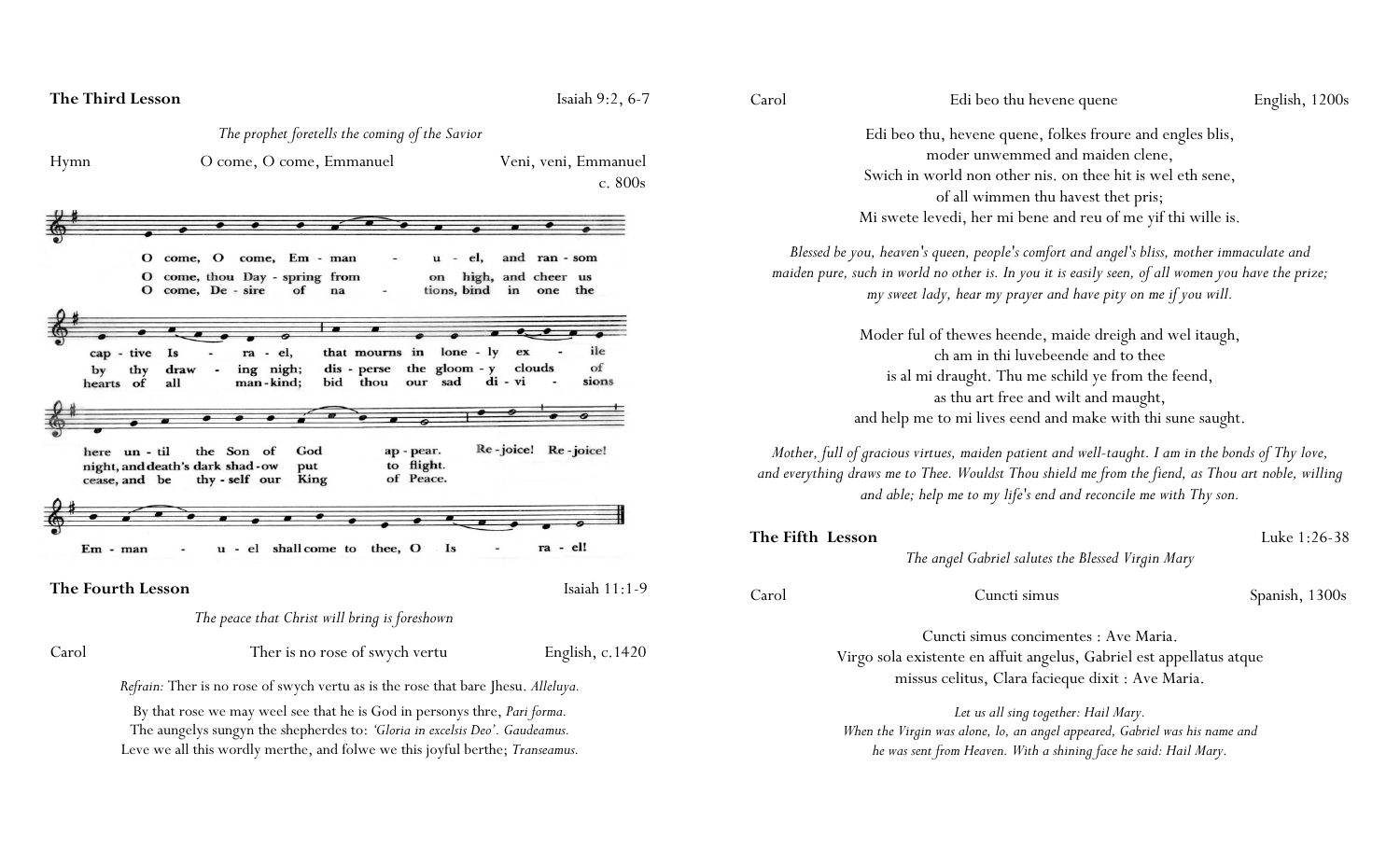Carol Angelus ad virginem French, 1200s

Angelus ad virginem Subintrans in conclave. Virginis formidinum Demulcens, inquit: "Ave! Ave regina virginum! Coeliteraeque dominum Concipies, Et parie Intacta Salutem hominum; Tu porta coeli facta Medella criminum."

*Gabriel to Mary came, and entered at her dwelling, with his salutation glad, her maiden fears dispelling. "All hail, thou queen of virgins bright! God, Lord of earth and heaven's height, thy very Son shall soon be in pureness, the Saviour of mankind. Thou art the gate of heaven bright, the cure for our sin.*

Carol Nowell: Tydynges trew ther be cum new English, 1400s

*Refrain:* Nowell, nowell, nowell, this is the salutacion of the aungell Gabriell

Tydynges trew ther be cum new, sent frome the Trynyte, be Gabriel to Nazaret, cite of Galile; A clene mayden and pure virgyn thorow hyre humilite, conceyvid the secunde person in divinite.

Whan he fyrst presentid was before hyr fayer visag, in the most demuer and goodly wys he ded to hyr omag, and seid, Lady, frome heven so hy, that lordes herytag, the wich off thee borne wold be, I am sent on messag.

Hayle, virgyne celestial, the mekest that ever was; Hayle, temple of deite and myrrour off all grace; Hayle, virgyne puer, I thee ensure within full lytyl space. Thou shalt receyve and hym conceyve that shal bryng gret solace.

Sodenly she, abashid truly, but not al thyng dysmaid,with mynd dyscret and mek spyryt to the aungell she said: By what maner shuld I chyld bere, the wich ever a maid have lyvid chast, al my lyf past, and never mane asaid?

Than ageyne to hire certeyn answered the aungell, O lady dere, be off good chere, and dred the never a dell. Thou shalt conceyve in thi body, mayden, very God hym self, in whos byrth heven and erth shal joy, callid Emanuell.

Thane ageyne to the aungell she answered womanly, What ever my lord commaund me do, I wyll obey mekely, *Ecce sum humilima ancilla Domini, Secundum verbum tuum,* she seid, *fiat mihi.*

**The Sixth Lesson** Luke 2:1-7

*Saint Luke tells of the birth of Jesus*

Hymn On this day, Earth shall ring from *Piae Cantiones,* 1582

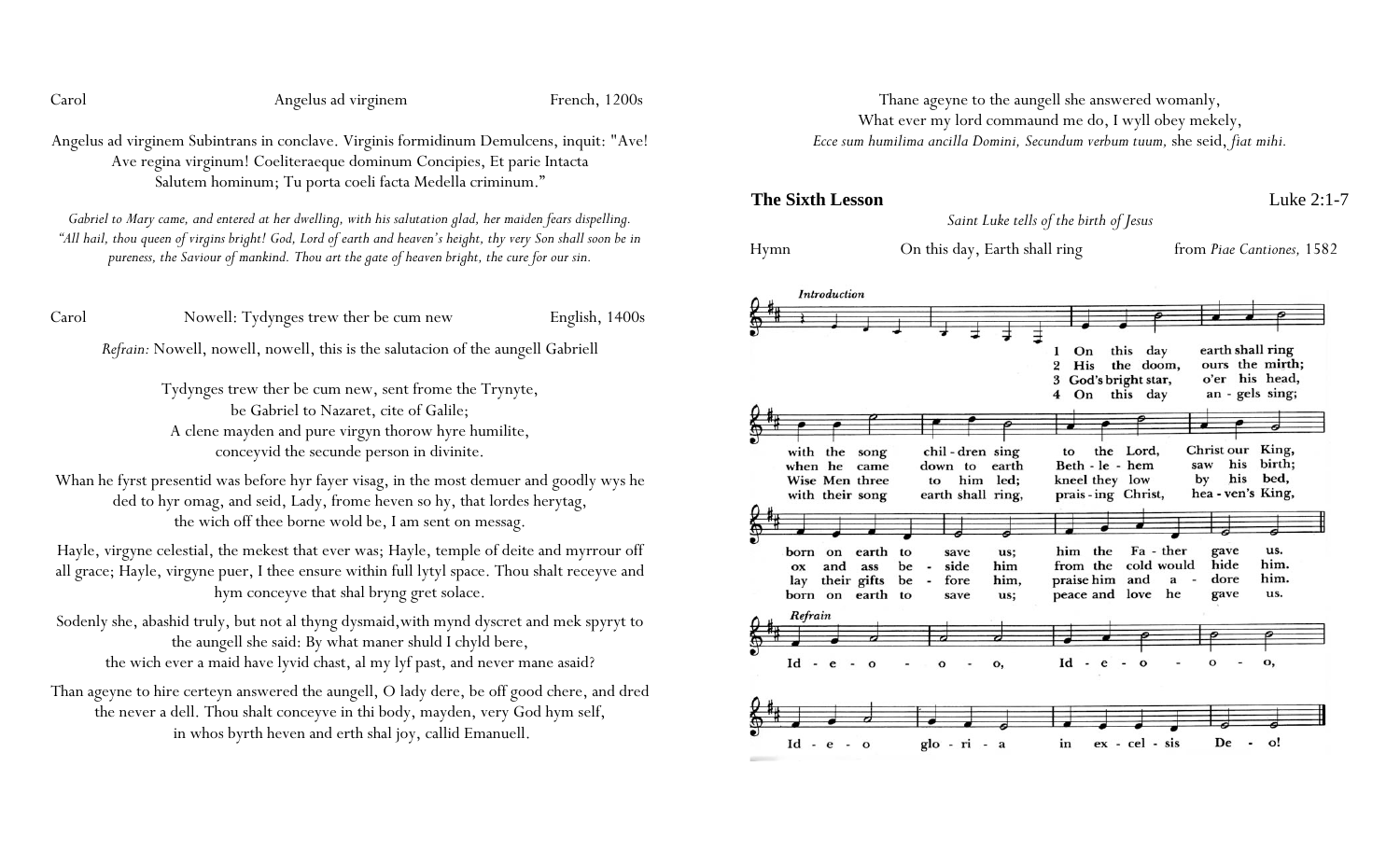Carol The Quempas Carol German, 1300s

He whom joyous shepherds praised, when the angels' song was raised, Bidding them be not amazed, heaven's all glorious King is born.

The glorious angels came today, aglow with the light into the night of darkness deep, To shepherds who by moon's bright ray did in the field o'er sheep their silent vigil keep. "Joy, great joy and tidings glad we bring from heaven resounding, for you, for you and all the world abounding."





Now rejoice with Jesus' mother; praise her newborn son, our Brother; Angels vie with one another, praising him beyond the sky.

God's majesty has come to earth and sent His only Son to you in humankind: A chosen virgin gave him birth, in David's town the holy Infant you will find, lying helpless in a manger, poor and bare and lonely, to set you free from all your sorrow wholly.



Carol Song of the Nuns of Chester English, c. 1425

Qui creavit coelum, lully *He who made the starry skies, lully* Rex qui regit speculum, lully *Ruler of the centuries, lully*

Ut det nobis gaudium, by, by *Us eternal joys to bring, by, by*

Nascitur in stabulo, by, by *Sleeping in a manger lies, by, by*

Roga mater filium, lully *Mother, pray thy sweet childing, lully* In perenni Gloria, lully *That his praises we may sing, lully*

In sempiterna saecula, lully *Whilst we run this earthly race, lully* In eternum et ultra, by, by *Then throughout all time and space, by, by* Det nobis sua gaudia, lully *May he grant us hope and grace, lully*

| <b>The Seventh Lesson</b> |                                | Luke $2:8-15$                 |
|---------------------------|--------------------------------|-------------------------------|
|                           | The shepherds go to the manger |                               |
| Carol                     | Gloria ad modum tubae          | Guillaume Dufay (before 1423) |

Glory to God in the highest, and on earth peace to men of good will. We praise You, we bless You, we adore You, we glorify You, we give thanks to You for Your great glory, Lord God, heavenly King, almighty God the Father. Lord Jesus Christ, only begotten Son, Lord God, Lamb of God, Son of the Father, who taketh away the sins of the world. Have mercy on us; You who take away the sins of the world, hear our prayers. Who sits at the right hand of the Father, have mercy upon us. For you are the only Holy One, the only Lord, the only Most High, Jesus Christ, with the Holy Spirit in the glory of God the Father, Amen.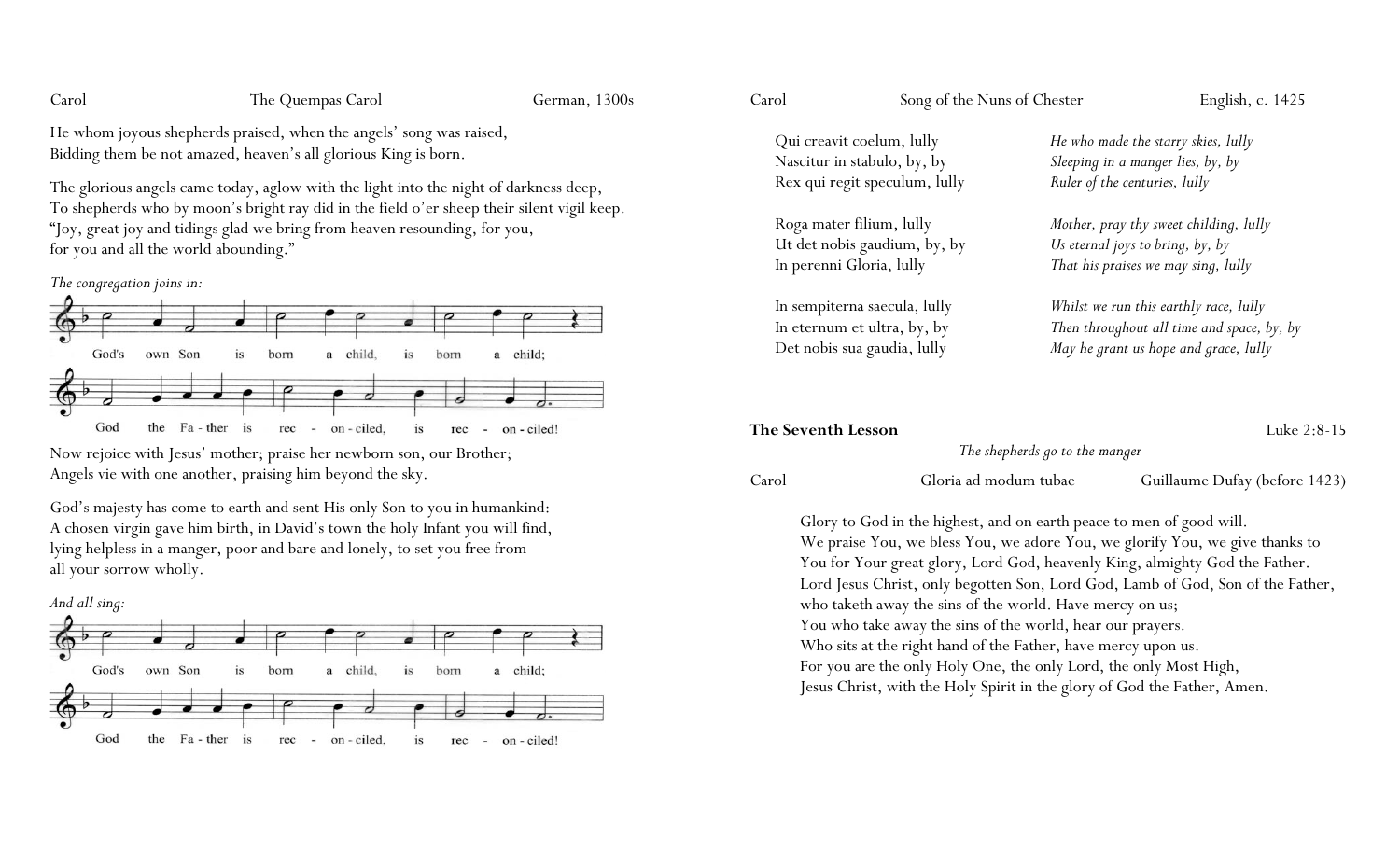| The Eighth Lesson                                                                                                                                                                               |                                                                                                                                                                                                                                                                                                                                                                                                                                                                                             | Matthew 2:1-12    |  |  |  |  |
|-------------------------------------------------------------------------------------------------------------------------------------------------------------------------------------------------|---------------------------------------------------------------------------------------------------------------------------------------------------------------------------------------------------------------------------------------------------------------------------------------------------------------------------------------------------------------------------------------------------------------------------------------------------------------------------------------------|-------------------|--|--|--|--|
|                                                                                                                                                                                                 | The wise men are led by the star to Jesus                                                                                                                                                                                                                                                                                                                                                                                                                                                   |                   |  |  |  |  |
| Carol                                                                                                                                                                                           | La Marche des Rois                                                                                                                                                                                                                                                                                                                                                                                                                                                                          | French, 1200s     |  |  |  |  |
|                                                                                                                                                                                                 | Three great kings I met at early morn, with all their retinue,<br>slowly marching on their way to meet the newly born;<br>With gifts of gold brought from far away, and valiant warriors<br>to guard the royal treasure, their shields all shining in their bright array.                                                                                                                                                                                                                   |                   |  |  |  |  |
| Carol                                                                                                                                                                                           | The Coventry Carol                                                                                                                                                                                                                                                                                                                                                                                                                                                                          | English, $c.1400$ |  |  |  |  |
| Lully, lullay, thou little tiny Child, bye, bye, lully, lullay.<br>O sisters too, how may we do, for to preserve this day. This poor youngling<br>for whom we do sing, bye, bye, lully, lullay. |                                                                                                                                                                                                                                                                                                                                                                                                                                                                                             |                   |  |  |  |  |
|                                                                                                                                                                                                 | Herod, the king, in his raging charged he hath this day. His men of might,<br>in his own sight, all young children to slay.                                                                                                                                                                                                                                                                                                                                                                 |                   |  |  |  |  |
|                                                                                                                                                                                                 | That woe is me, poor Child for Thee! and ever mourn and sigh, For thy parting<br>neither say nor sing, bye, bye, lully, lullay.                                                                                                                                                                                                                                                                                                                                                             |                   |  |  |  |  |
|                                                                                                                                                                                                 | If you are able, please stand for the final lesson                                                                                                                                                                                                                                                                                                                                                                                                                                          |                   |  |  |  |  |
| The Ninth Lesson                                                                                                                                                                                |                                                                                                                                                                                                                                                                                                                                                                                                                                                                                             | John 1:1-5, $14$  |  |  |  |  |
|                                                                                                                                                                                                 | Saint John unfolds the great mystery of the Incarnation                                                                                                                                                                                                                                                                                                                                                                                                                                     |                   |  |  |  |  |
|                                                                                                                                                                                                 | On frymde was Word, and past Word was mid Gode, and God was pat Word. Pat was on<br>fruman mid Gode. Ealle ping waron geworhte durh hyne: and nan ping nas geworht butan<br>him. Pat was lif pe on him geworht was; and pat lif was manna leoht. Andpat leoht lyht on<br>dystrum; and dystro pat ne genamon And pat Word was flasc geworden, and eardode on<br>us, and we gesawon hys-wuldor, swylce ancennedes wuldor of Fader,<br>pat was ful mid gyfe and sodfastnysse. (Saxon, c. 1100) |                   |  |  |  |  |
|                                                                                                                                                                                                 | In the beginning was the Word, and the Word was with God; and the Word was God. The same was in<br>the beginning with God. All things were made by him; and without him was not anything made. In<br>him was life; and the life was the light of men. And the light shineth in darkness; and the darkness<br>comprehended it not And the Word was made flesh, and dwelt among us, and we beheld his glory,                                                                                  |                   |  |  |  |  |

*the glory of the only-begotten of the father, full of grace and truth.*

#### *Please join in singing verses 2-4.*

|            |          |                          |              | o                    | Φ                        | ø        |              |                          | ø                       |           |                  |
|------------|----------|--------------------------|--------------|----------------------|--------------------------|----------|--------------|--------------------------|-------------------------|-----------|------------------|
|            |          |                          |              |                      |                          |          |              |                          |                         |           | ó                |
| 1. Of      |          | the                      |              | $Fa -$               | ther's                   | love     | be           | ÷,                       | got                     |           | ten,             |
| 2. O       |          | that                     |              | birth                | for                      | ev       | er           |                          | bless                   |           | ed,              |
| 3. Let     |          | the                      |              | heights              | of                       | heav'n   | $\mathbf{a}$ |                          | dore                    |           | him;             |
| 4. Christ, |          | to                       |              | you                  | with                     | God      | the          |                          | Fa                      |           | ther,            |
|            |          |                          |              |                      |                          |          |              |                          |                         |           |                  |
|            |          |                          |              |                      |                          |          |              |                          |                         |           |                  |
|            |          |                          |              |                      |                          |          |              |                          |                         |           |                  |
|            |          | ø                        |              |                      |                          |          |              |                          |                         | $\bullet$ | o                |
|            |          |                          |              |                      |                          |          |              |                          |                         |           |                  |
| Ere        |          | the                      |              | worlds               |                          | be       | gan          |                          |                         | to        | be,              |
| When       |          | the                      |              | Vir                  | $\overline{\phantom{a}}$ | gin,     | full         |                          |                         | of        | grace,           |
| An         |          | gel                      |              | hosts,               |                          | his      | prais        |                          |                         | es        | sing;            |
| Spir       |          | it                       |              | blest                |                          | e        | ter          |                          |                         | nal       | ly,              |
|            |          |                          |              |                      |                          |          |              |                          |                         |           |                  |
|            |          |                          |              |                      |                          |          |              |                          |                         |           |                  |
|            |          |                          |              |                      |                          |          |              |                          |                         |           |                  |
|            |          |                          |              |                      |                          |          |              |                          |                         |           |                  |
| He         | is       |                          |              | $Al - pha$           |                          | and      | $\circ$      |                          | me                      |           | ga,              |
| By         | the      |                          |              | Spir                 | $- it$                   | blest    | con          | $\overline{\phantom{a}}$ | ceiv                    |           | ing,             |
| Pow'rs, do |          | $\overline{\phantom{a}}$ |              | $min - ions$ ,       |                          | bow      | be           | $\overline{\phantom{a}}$ | fore                    |           | him,             |
| Hymn and   |          |                          | chant        |                      | and                      | high     | thanks -     |                          | giv                     |           |                  |
|            |          |                          |              |                      |                          |          |              |                          |                         |           | ing,             |
|            |          |                          |              |                      |                          |          |              |                          |                         |           |                  |
|            |          |                          |              |                      |                          |          |              |                          |                         |           |                  |
|            |          |                          |              |                      |                          |          |              |                          |                         |           |                  |
|            |          |                          |              |                      |                          |          |              |                          |                         |           | o                |
|            |          |                          |              |                      |                          |          |              |                          |                         |           |                  |
| He         |          | the                      |              | source,              |                          | the      | end          |                          |                         | ing       | he,              |
| Bore       |          | the                      |              | Sav                  |                          | ior.     | of           |                          |                         | our       |                  |
| And        |          | ex                       |              | tol                  |                          | our      |              |                          |                         |           | race;            |
| And        |          | un                       |              | end                  |                          |          | God          |                          |                         | and       | King;            |
|            |          |                          |              |                      |                          | ing      | prais        |                          |                         | es        | be:              |
|            |          |                          |              |                      |                          |          |              |                          |                         |           |                  |
|            |          |                          |              |                      |                          |          |              |                          |                         |           |                  |
|            |          |                          |              | $\bullet$            |                          |          |              |                          |                         |           |                  |
|            |          |                          |              |                      |                          |          |              |                          |                         |           |                  |
| Of         | the      |                          |              | things that          | are,                     | that     |              | have                     |                         |           | been,            |
| And        | the      |                          | Babe,        |                      | the world's              | Re       |              | deem                     |                         |           | er,              |
| Let        | no       |                          | tongue       | on                   | earth                    | be       | si           |                          |                         |           | lent,            |
| Hon - or,  |          |                          |              | $g$ lo - $ry$ ,      | and                      | do       | min          |                          |                         |           | ion,             |
|            |          |                          |              |                      |                          |          |              |                          |                         |           |                  |
|            |          |                          |              |                      |                          |          |              |                          |                         |           |                  |
|            |          |                          |              |                      |                          |          |              |                          |                         |           |                  |
|            |          |                          |              | $\overline{\bullet}$ |                          |          |              |                          |                         |           |                  |
| And        |          | that                     |              | fu                   |                          | ture     | years        |                          | shall                   |           | $\sigma$<br>see, |
| First      |          | re                       |              | vealed               |                          | his      | sa           |                          | cred                    |           | face,            |
| Ev         |          | 'ry                      |              | voice                |                          | in       | con          |                          | cert                    |           | ring,            |
| And        |          | e                        |              | ter                  |                          | nal      | vic          |                          | to                      |           |                  |
|            |          |                          |              |                      |                          |          |              |                          |                         |           | ry,              |
|            |          |                          |              |                      |                          |          |              |                          |                         |           |                  |
|            |          |                          |              |                      |                          |          |              |                          |                         |           |                  |
|            |          |                          |              |                      |                          |          |              |                          | $\overline{\mathbf{z}}$ |           | o                |
| Ev         | er       | ×,                       | more         |                      | and                      | ev       | er           |                          | more!                   |           |                  |
| Ev         | er       | $\overline{\phantom{0}}$ | more         |                      | and                      | ev       | er           |                          | more!                   |           |                  |
| Ev<br>Ev   | er<br>er | $\overline{\phantom{a}}$ | more<br>more |                      | and<br>and               | ev<br>ev | er<br>er     |                          | more!<br>more!          |           |                  |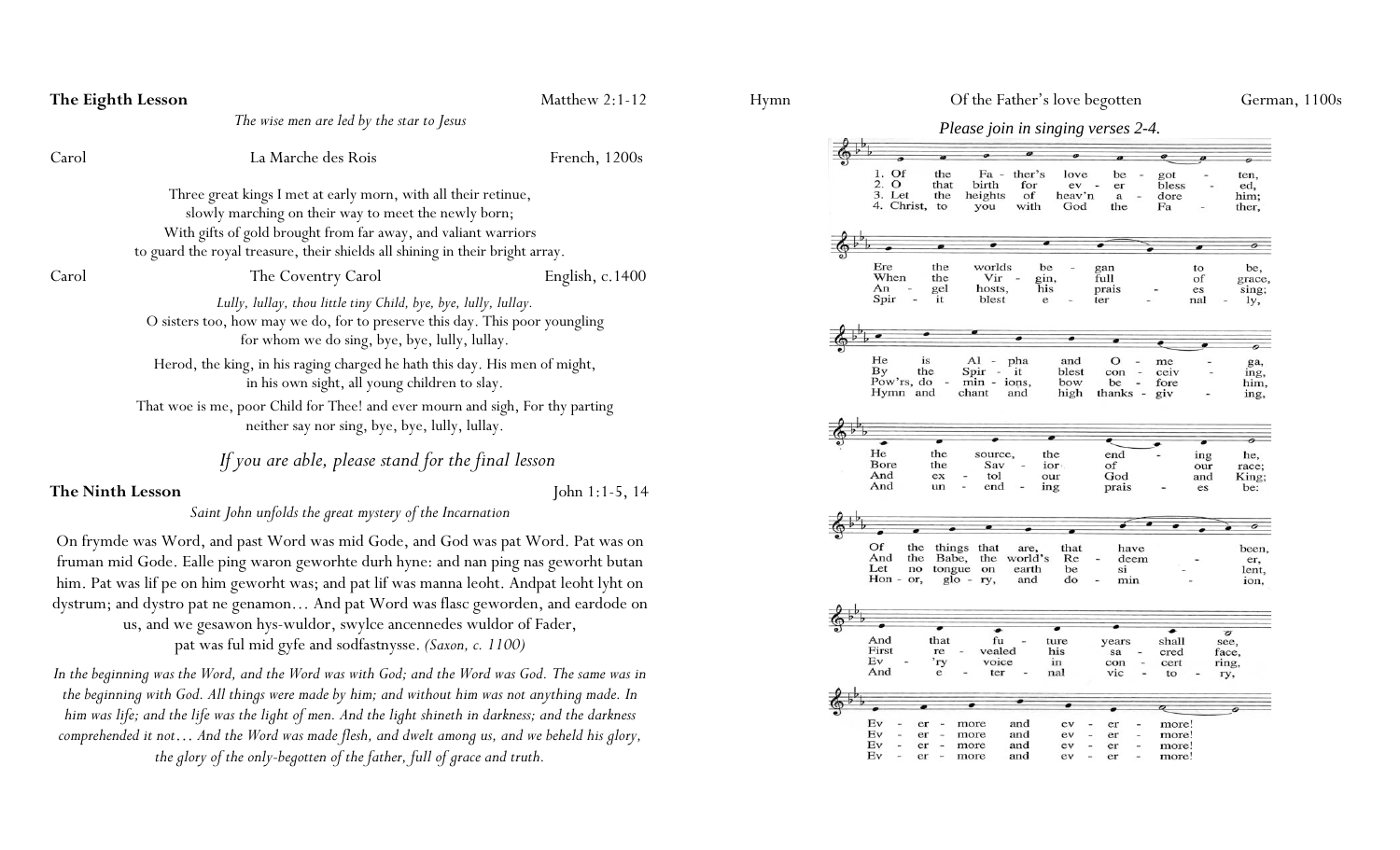Carol Vebum patris umanatur English, 1200s

Verbum patris humanatur, *The Word of the Father is made man,* dum puella salutatur, *while a maiden is greeted;* He! He! Hei! nova gaudia! *Behold! New joys!*

Novus modus geniturae, *A new manner of birth,* sed excedens vim naturae, *but exceeding the power of nature,*

Audi partem praeter morem, *Hear of a birth beyond precedent:*

In parente Salvatoris, *In the parent of the Savior,*

Homo Deus nobis datur, *God in Man is given us,* dum pax terris nuntiatur, caelis gloria. *to the nations and glory to the heavens.*

saluata fecundatur viri nescia. *she is fruitful without knowledge of a man.*

dum unitur creaturae creans omnia. *when the Creator of all things is made creature.*

virgo parit salvatorem, *a virgin hath given birth to the Savior,* creatura creatorem, patrem filia. *a creature the Creator, a daughter the Father.*

Non est parens nostril moris, *birth is not according to our custom; the virgin* Virgo parit, nec pudoris marcent lilia. *gives birth, but the lilies of her modesty do not wither.*

datus nobis demonstratur, *the Given One is shown to us, while peace is proclaimed*

*If you are able, please stand for the Collect and Blessing*

**The Collect and The Blessing The Reverend John F. Dwyer** 



Good Christian friends, rejoice with heart and soul and voice; Now ye hear of endless bliss; Jesus Christ was born for this! He hath opened heaven's door, and we are blest for evermore. Christ was born for this! Christ was born for this!

Good Christian friends rejoice with heart and soul and voice; Now ye need not fear the grave: Jesus Christ was born to save! Calls you one and calls you all to gain his everlasting hall. Christ was born to save! Christ was born to save!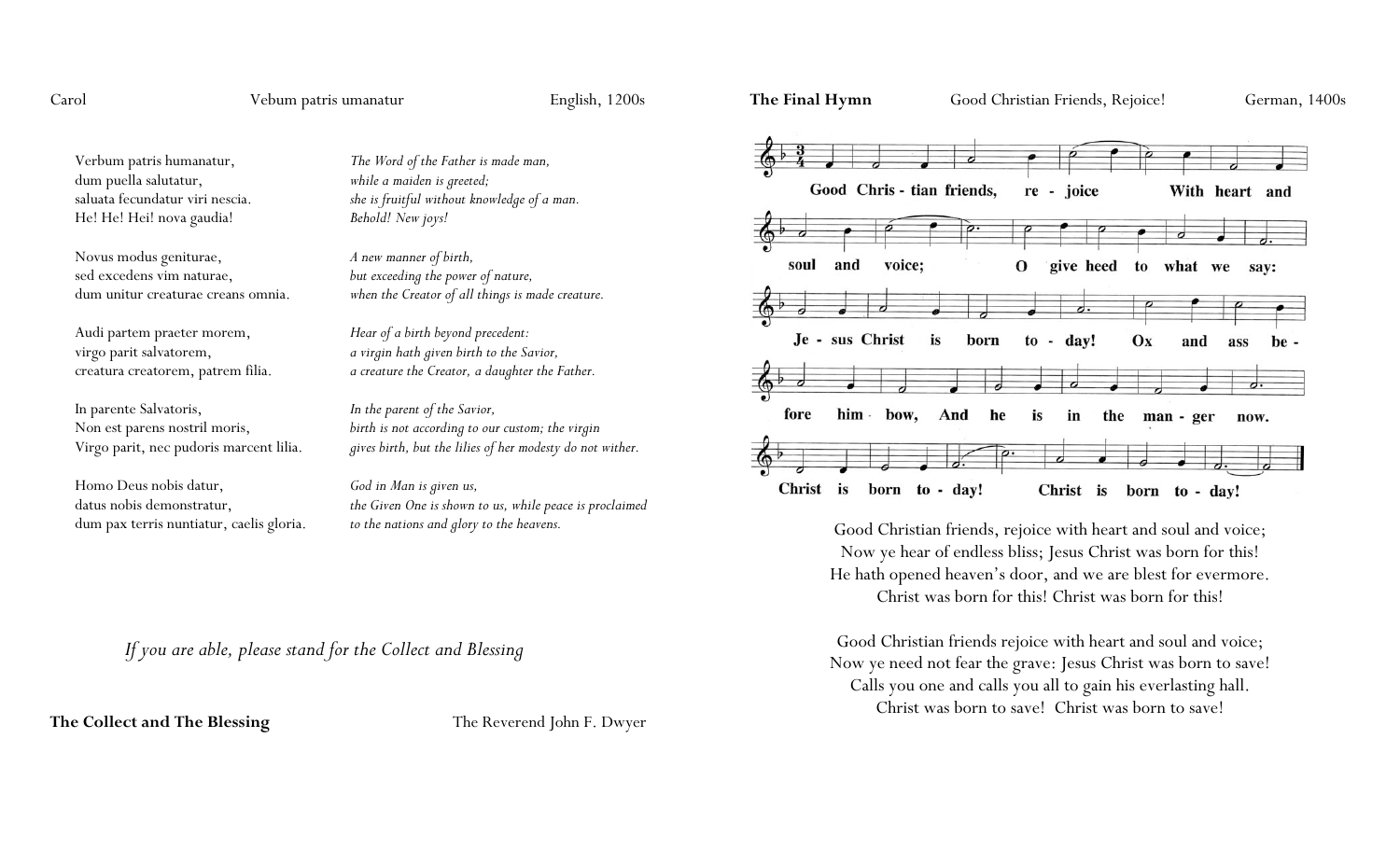#### **The Sending**

*Hand by hand we shule us take and joye and blissë shule we make; For the devel of helle man hath forsake, and Godës son is maked our make.*

*A child is boren amongës man, and in that child was no wam: That child is God, that child is man, and in that child oure lif bigan.*

*Hand by hand we shule us take and joye and blissë shule we make; For the devel of helle man hath forsake, and Godës son is maked our make.*

*(from The Oxford Book of Medieval English Verse)*

**Postlude Nowell!** The Recorder Consort

*Please join us for refreshments downstairs in the Parish Hall*

# The Principals of the Service

| Officiant:<br>Deacon:<br>Subdeacon:<br>Acolytes:<br>Readers: | The Reverend John F. Dwyer<br>The Reverend Janet MacNally<br>Carrie Hunner<br>Jamie & Joe Frischman<br>Patrick Hunner<br>Katherine Brilowski<br>Joe Brilowski<br>Jackson Humes<br>Margaret Benz<br>Jan Barrett-Menzel<br>Robert Allen<br>Tom Lutes          |
|--------------------------------------------------------------|-------------------------------------------------------------------------------------------------------------------------------------------------------------------------------------------------------------------------------------------------------------|
| St. Christopher's Parish Choir:                              | Jan Barrett-Menzel, Geneva Cole, Matthew Cole,<br>Darlene Cross, Margot Drake, Joe Fear, Jay Fillmore,<br>Karen Hanna, Barb Hovey, Jeff Jensen, Katherine<br>Johnson, Tom Linder, AJ Lund, Barb Swanson, Sue<br>Triebenbach, Jennifer Wright                |
| The Handbell Choir:                                          | Mike Bagstad, Geneva & Matt Cole, Jan Barrett-Menzel,<br>Catherine Bell, Jean Crow, Barb Hovey, Sue Triebenbach                                                                                                                                             |
| The Archangels                                               | Ben Ackerman, Greta Benz, Joe & Katherine Brilowski,<br>Ruthie Darnell, Madeline Drake, Margaret & Joshua Fear,<br>Jackson & Sam Humes, Camille & Mia Huntley, Patrick<br>Hunner, Cora & Julia Lacher, Jessica Norton, Inara &<br>Malena Siskow, Margy Zaro |
| Instrumentalists:                                            | Jim DeLuca, soprano recorder<br>Cindy James, soprano recorder<br>Anna Mathis, soprano recorder<br>Barb Alexander, alto recorder<br>Diana Johnson, alto recorder<br>Cindy Boyle, tenor recorder<br>Bob Butterbrodt, tenor recorder<br>Cyndi Walter, 'cello   |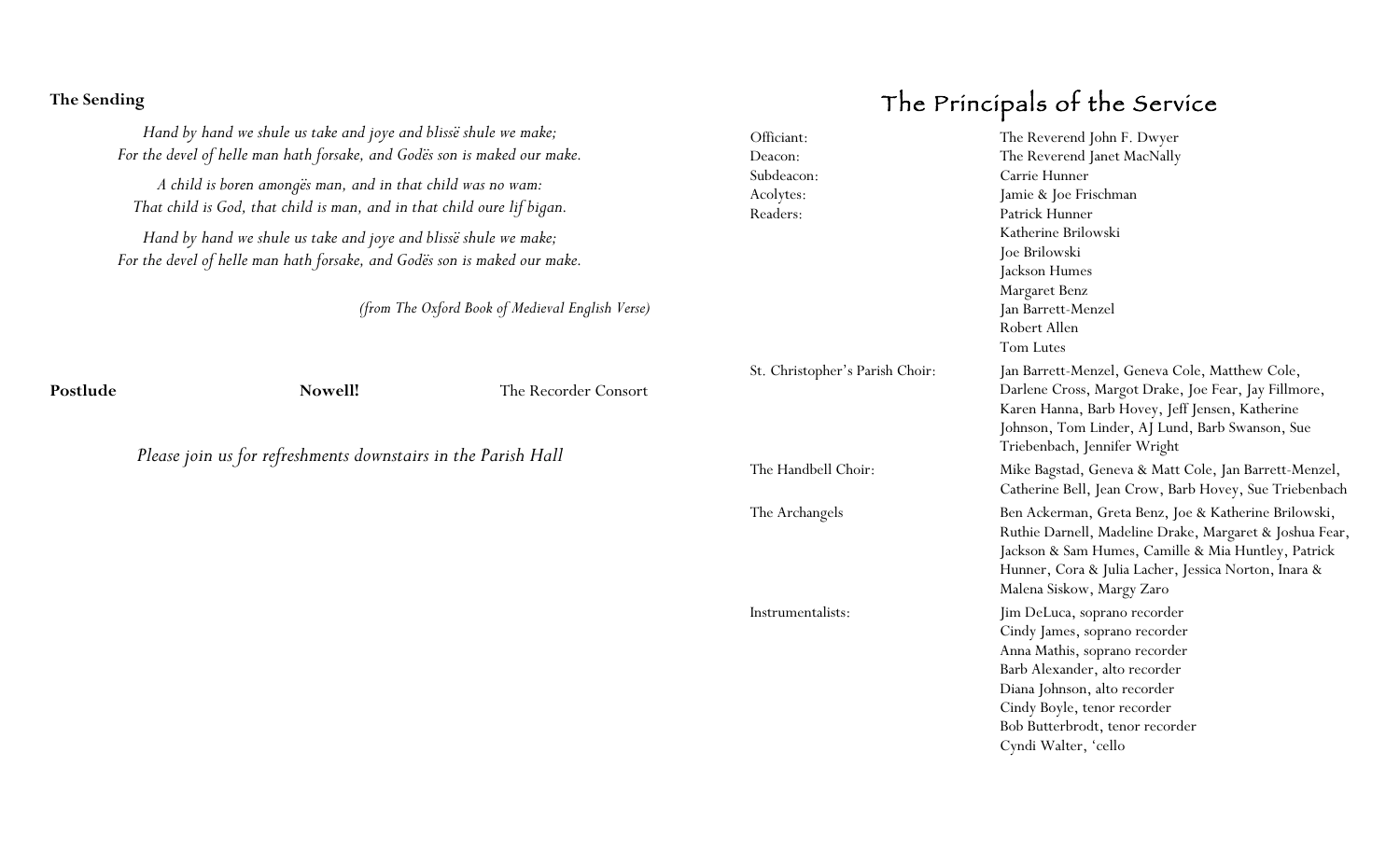## The History of the Service

The Lessons and Carols service in which you are participating this evening is based on the Festival of Nine Lessons and Carols as celebrated on Christmas Eve at the chapel of King's College, Cambridge. The form of the service was originated by the Bishop of Truro, in Cornwall in southwestern England, and was first presented in the wooden shed, which then served as Truro Cathedral on Christmas Eve, 1880. The more famous form of the service as presented by King's College was first performed in 1918. The first broadcast was in 1927, and the service has been broadcast live by the BBC ever since to audiences around the world in times of peace and war. It will again be broadcast this year, the congregation arriving as dusk gathers on Christmas Eve in Cambridgeshire. KSJN-FM (99.5 MHz) will carry the service live at 9:00AM December 24th and will re-broadcast it at 3:00PM on Christmas Day.

The strength and appeal of the Lessons and Carols derives from the repetition of a familiar tale in the poetic language of the scriptures, interwoven with Advent and Christmas carols and hymns. The service we present uses nine readings which trace the prophesy of Christ's coming from the fall of man into sin through Jesus' birth in Bethlehem. The traditional and formal Anglican style of this service is not meant to be elitist or exclusive, as we may perceive it from our vantage point at the beginning of a new century. It is rather a glimpse of an earlier age, a slower time. A great deal of Advent and Christmas music is amongst the oldest music that we have in our Christian repertoire. Our story was repeated across peoples and through generations and has been retold in the characteristic language of many traditions. Consequently, we are blessed with a wealth of carols from every age which evoke the spirit and flavor of the time and place in which they were written. The vivid poetry and time-honored melodies convey a sense of the past and remind us that our perceptions and peculiarities will occupy only a very short span in the whole of Christian history.

# This Evening's Music

The music for this evening's service comes primarily from the Middle Ages. So if you've come tonight hoping to hear *Once in Royal David's City*, we're very sorry. You'll have to listen to the King's College broadcast to get your annual fix of English carols. Not that there aren't carols here, they're just some less familiar ones. The carol was originally a circle dance to which everyone danced and sang the refrains. All that dancing was deemed too much fun for the Church Fathers, so carols and any other sorts of merry-making were banished to the churchyard and eventually off the grounds into the hearts and memories of the people where they were preserved for us in our century.

Step back in time with us to Christmas in Medieval Europe. After forty days of fasting for Advent, the wealthy took their holiday from Christmas Eve until Candlemas on February 2<sup>nd</sup>. There was feasting upon roasted meats and savory pies and cheeses and nuts and dried fruits. And drinking and carousing before the Yule log in the Great Hall. Traveling minstrels entertained with ballads and carols, musicians played tunes for dancing, and troupes of mummers performed dramas and skits. Gifts did not have the importance that they do now, but a blanket or some warm clothes and some dried fruits or nuts were certainly given to the serfs and servants, as well as alms for the poor. Christmas guests stayed quite a while, at least through the twelve days of Christmas, and would be housed and fed in grand style by their hosts. These Medieval people were not all that removed from their pagan roots, so although the Church worked hard to define Christian practices, some of the pagan sensibilities were still in evidence. Our service begins with one such tradition, the *Lux hodie*, as we banish sorrows and any evil spirits that might be lurking. They took bells and noisemakers into the church at New Year's to scare away the evil spirits that roamed at the turn of the year. Additionally, we sing *Orientis partibus* with an appropriately Christian text – now there are many from which to choose. But in France in the 1100s, the text was a paën to the donkey who stolidly carried Mary all the way to Bethlehem and then on to Egypt. They actually brought a donkey down the center with, one presumes, an acolyte with a pooper scooper.

We do sing carols this evening, the dancing *Nowells* and the incomparably sweet *There is no Rose of Swych vertu* and *Edi beo thu Hevene Quene*; the stately *La Marche des Rois* and the raucous